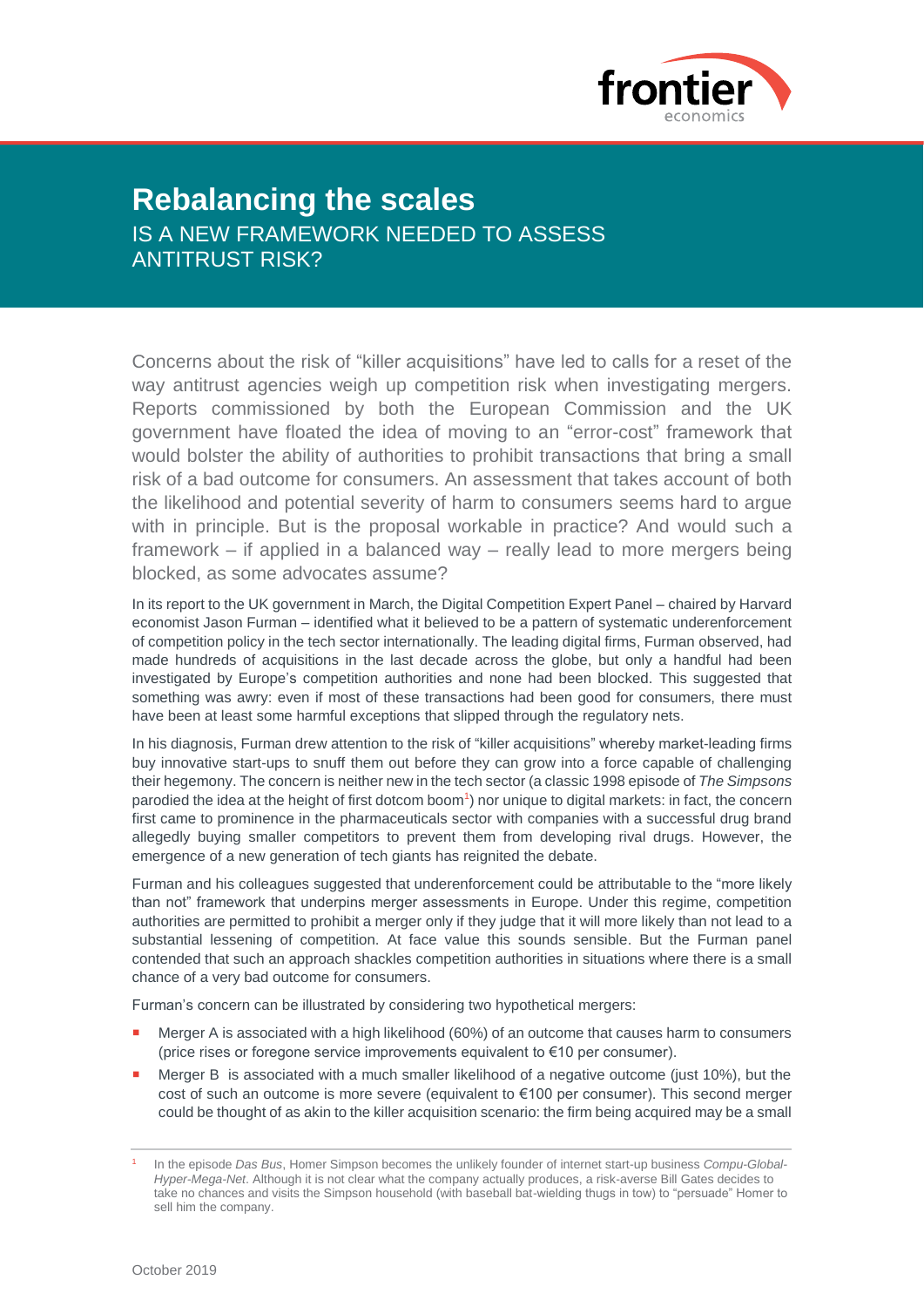start-up with a remote – but still positive – chance of evolving into a significant independent competitive force.

Under the current "more likely than not" regime, competition authorities would be able to block Merger A, on the basis that it was more probable than not that the outcome for consumers would be detrimental. By contrast, they would not be permitted to block Merger B, on the ground that there was only a one in 10 chance that it would prove detrimental. However, it is not obvious that a merger that brings a small risk of a very bad outcome is less of a concern, from a consumer welfare perspective, than one with a high risk of a mildly bad outcome. Indeed, in the example above, the *expected* detriment to consumers – derived from multiplying the severity of the harmful outcome by the probability of its occurring – would be higher under Merger B (€100 x 10% = €10) than Merger A (€10  $x 60\% = \text{\textsterling}6$ ).

To address this issue, Furman and his colleagues called for a move to a "balance of harms" regime that would take account of the potential severity of the harm as well as the likelihood that it would materialise. Such a regime would justify blocking both types of merger in the above scenarios, thereby giving European competition authorities the legal teeth to engage with killer acquisitions.

Furman is not alone in proposing a reset of the way antitrust watchdogs assess competition risk. In their recent report on competition policy for the digital era, commissioned by the European Commission, Jacques Crémer, Yves-Alexandre de Montjoye and Heike Schweitzer put forward the idea of shifting to an "error-cost" framework. Under this framework, competition authorities would seek to minimise the expected cost of making an erroneous decision about whether to block or permit a merger. In doing this, such an approach would – in much the same way as Furman's "balance of harms" approach – consider not only the likelihood of making an incorrect decision, but also the severity of consumer harm that would result from this error. Furthermore, Crémer *et al* suggested that such a regime be extended beyond mergers to encompass the assessment of any form of potentially anticompetitive conduct by dominant firms.

In principle, the "balance of harms" or "error-cost" frameworks would appear to be a more coherent basis for evaluating competition issues than the existing "more likely than not" criterion. But would it be workable in practice? And would such an approach – if applied in a balanced manner – really lead to stricter enforcement in the way that the Furman panel appears to assume?

## Unknown unknowns

The first challenge is that of practicality. The illustrative examples set out above assume that there is uncertainty about whether a merger will prove to be anticompetitive, but that the level of uncertainty is known with precision. To borrow from former US Secretary of Defense Donald Rumsfeld, we might call this a "known unknown". But, in reality, this is unlikely to be the case. While a small start-up may have some positive chance of making it big in the absence of the merger, the question of whether this chance is 0.1%, 1% or 10% may be inherently difficult to gauge. The difference between having a 0.1% chance and a 1% chance of success may seem trivial, but it constitutes a tenfold difference in probability. Given the potential scale of the consumer impact associated with enabling or preventing the emergence of the next tech superstar, this difference in probability could be enough to tip the correct merger decision from allow to block. And the fate of the start-up is not necessarily binary either: gamechanging success and abject failure may be two bookends of a spectrum of possible outcomes. Competition authorities have little experience of making these types of judgments and no established toolkit for doing so.

Nor are these challenges restricted to the difficulty of estimating the likelihood of success or failure. In order to apply the error-cost framework on a case-by-case basis, competition authorities would also need to form a clear view about the ways in which the target company might compete with the acquirer in the absence of the merger. In traditional industries where a new entrant is a "mini-me" facsimile of the larger incumbent, economists have developed a number of tools for estimating the price effects of a merger. It may also be possible to gauge such effects in sectors characterised by high levels of innovation, provided the innovation takes place within clearly defined parameters. In the pharmaceuticals sector, for example – where concerns about "killer" acquisitions first rose to prominence – companies have long-term R&D programmes designed to develop specific new treatments or better versions of existing drugs. But in a rapidly evolving sector where the entrant may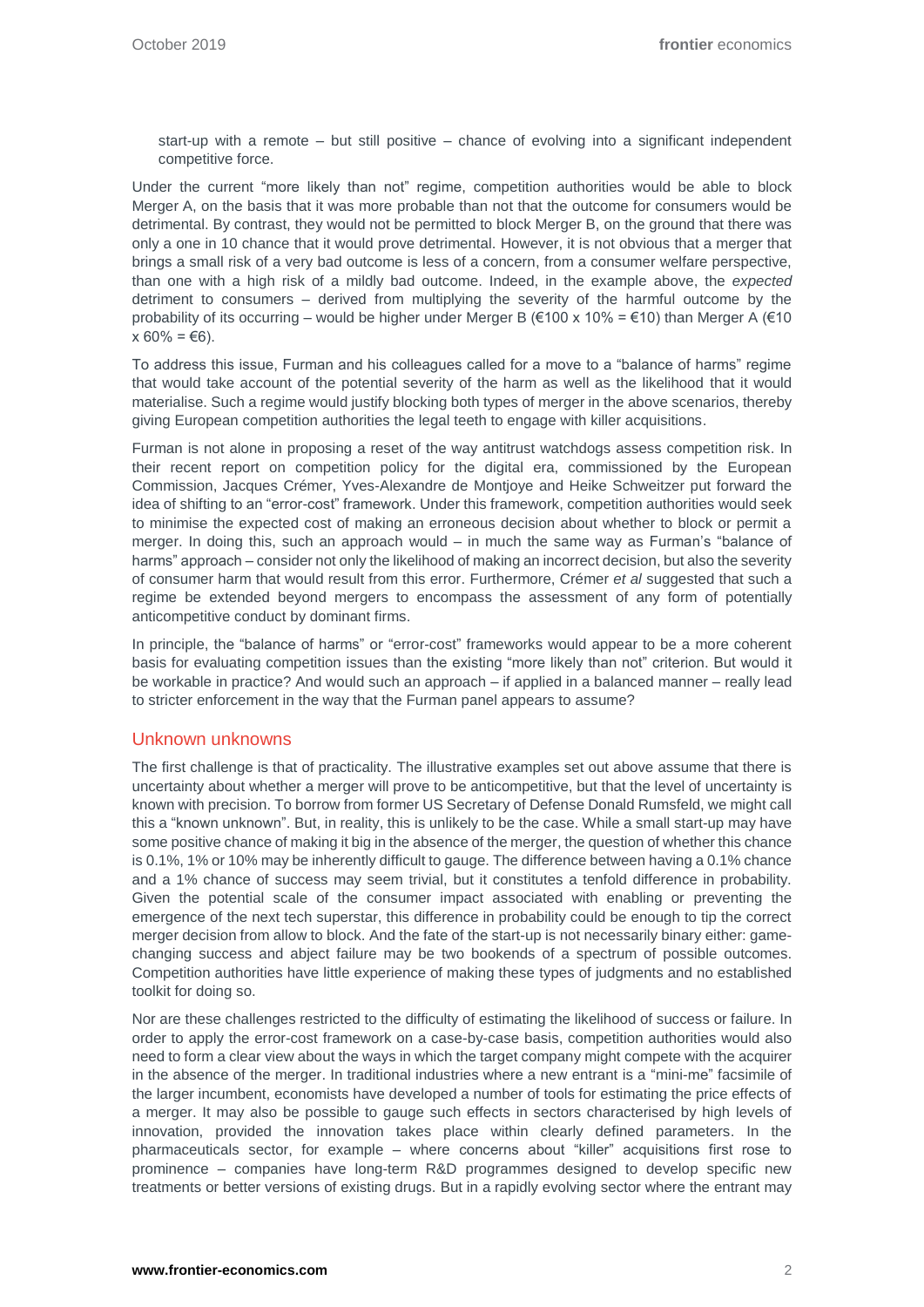develop a radical new proposition that leapfrogs existing technologies and practices (the PC, the smart phone, online social networks…), gauging the outcome is inherently difficult.

## Looking both ways

Perhaps recognising these practical difficulties, Crémer et al warned against trying to work within their error-cost framework on a case-by-case basis. Instead, they suggested, competition law should try to translate some of the "general insights" from the error-cost way of thinking into a set of practical legal tests for competition authorities for follow. In digital markets – or indeed any markets characterised by strong network effects and consequently high barriers to expansion – the law might want to "err on the side of disallowing types of conduct that are potentially anticompetitive, and to impose the burden of proof for showing pro-competitiveness on the incumbent".

In making this proposal, Crémer et al appear to be suggesting that the system should be rebalanced with a view to reducing the risk of a "false negative" decision - i.e. when a merger or practice that should have been prohibited on competition grounds is given the green light. But the error-cost framework – if applied in an even-handed way – should balance this risk against the converse risk of a "false positive" outcome, whereby a merger or practice that should have been permitted is blocked.

Accurately gauging the benefits of mergers is arguably even harder than weighing up the anticompetitive effects. Economists have a fairly well-developed toolkit for assessing some types of benefit, such as the likelihood that a merger will generate cost savings that are passed on to consumers in the form of lower prices. But in fast-growing sectors characterised by high levels of innovation, the main benefits may be more likely to take a different form, namely:

- **Unlocking innovation** a start-up business may have limited financial resources and little or no expertise outside its specific area of focus. Combining with a resource-rich business with a wider base of expertise may allow the start-up's ideas to be taken in directions that would not otherwise have been possible. The larger company may also be able to take risks with the idea that would be impossible for a small independent firm, safe in the knowledge that if the idea fails to take off it is not going to spell the end of the whole business.
- **More effective management** while businesses and investment bankers like to talk about the prospect of mergers generating cost and innovation "synergies", in many cases the main benefits are more humdrum. Shareholders may throw their weight behind an acquisition because they believe the new management team will simply do a better job overseeing the growth of the business than the existing owners. This is a particularly common consideration in the context of start-ups. As the many mauled contestants from the television show "*Dragons' Den*" (or "*Lions' Den*" or "*Shark Tank*" depending on your country) will be all too aware, there is a big difference between the talent required to found a start-up and the skillset needed to take that business to scale.

Putting a number on these types of benefits is challenging. In principle, competition authorities may clear a merger that would result in a *prima facie* reduction in competition if it can be shown that the deal will give rise to "technical and economic progress" and that the resulting benefit to consumers will outweigh any negative impact. In practice, such a trade-off is difficult to demonstrate, meaning that it is rare for mergers to be cleared on the grounds of these countervailing benefits. Furthermore in the few instances in which competition authorities have accepted evidence for merger efficiencies in recent years – such as the European Commission's assessment of the proposed UPS/TNT tie-up and two grocery sector investigations conducted by the UK Competition and Markets Authority – the focus has been on measurable cost savings associated with improved supply chain logistics or enhanced bargaining power with suppliers. The benefits associated with tech sector mergers may be harder to measure, but this does not make them less real. A recent report published by Lear for the UK Competition and Markets Authority, for example, found evidence of merger-specific efficiency benefits in two out of the five digital sector merger cases it reviewed.

There is a further question as to whether shifting the burden of proof might have a chilling effect on investment and innovation in the tech sector – an issue close to the hearts of European policymakers who are aware that European businesses are conspicuous by their absence from the roll call of the world's leading tech companies. Preventing American or Asian giants from gobbling up promising European start-ups may seem like a way of increasing the chances of creating a European tech titan, but it could prove counterproductive if it loads risk onto start-ups by depriving them of an attractive exit